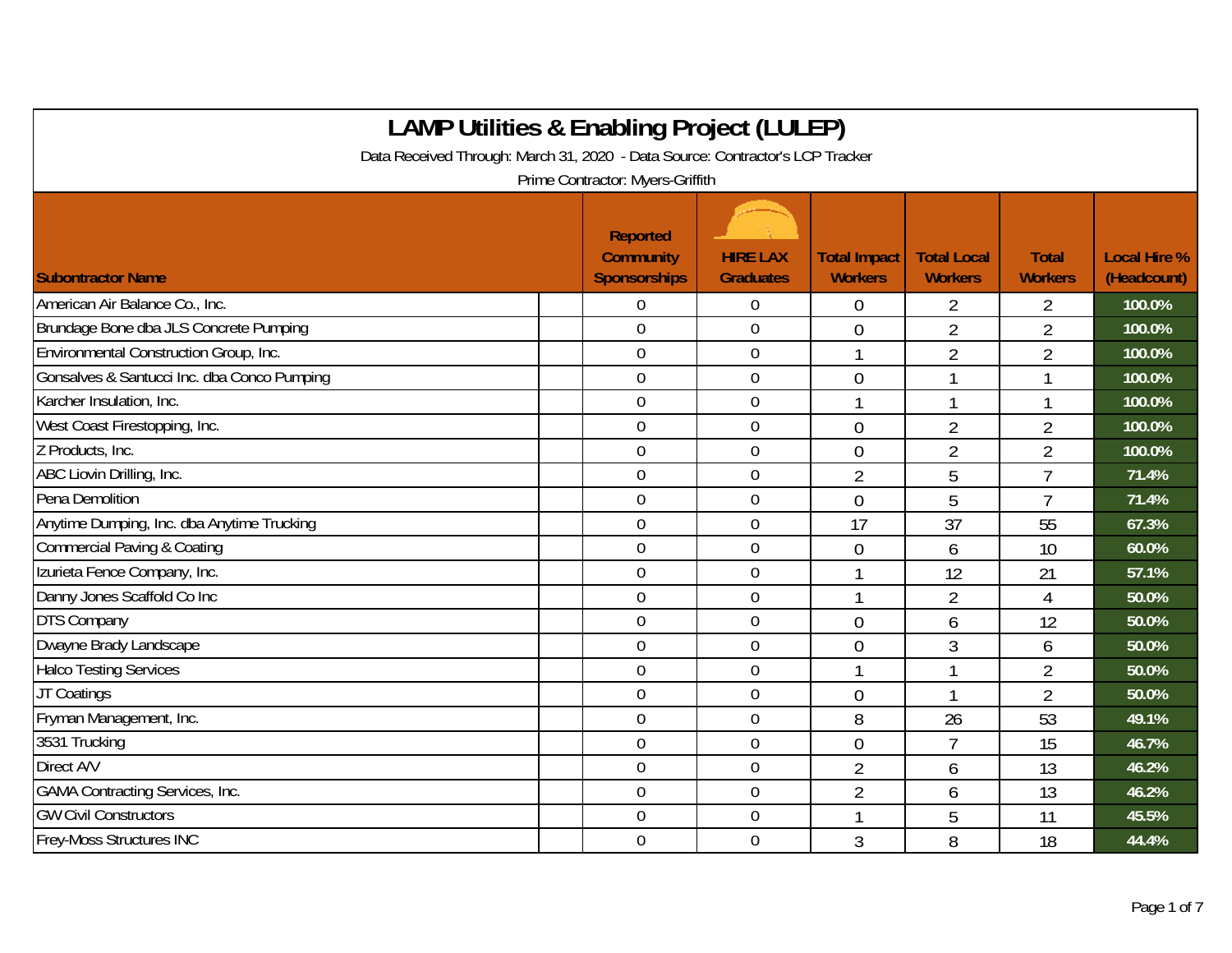| <b>LAMP Utilities &amp; Enabling Project (LULEP)</b><br>Data Received Through: March 31, 2020 - Data Source: Contractor's LCP Tracker |  |                                                            |                                     |                                       |                                      |                                |                                    |  |  |
|---------------------------------------------------------------------------------------------------------------------------------------|--|------------------------------------------------------------|-------------------------------------|---------------------------------------|--------------------------------------|--------------------------------|------------------------------------|--|--|
| Prime Contractor: Myers-Griffith                                                                                                      |  |                                                            |                                     |                                       |                                      |                                |                                    |  |  |
| <b>Subontractor Name</b>                                                                                                              |  | <b>Reported</b><br><b>Community</b><br><b>Sponsorships</b> | <b>HIRE LAX</b><br><b>Graduates</b> | <b>Total Impact</b><br><b>Workers</b> | <b>Total Local</b><br><b>Workers</b> | <b>Total</b><br><b>Workers</b> | <b>Local Hire %</b><br>(Headcount) |  |  |
| Cupertino Electric Inc.                                                                                                               |  | 0                                                          | $\boldsymbol{0}$                    | $\overline{2}$                        | 7                                    | 16                             | 43.8%                              |  |  |
| <b>Axion Group</b>                                                                                                                    |  | $\overline{0}$                                             | $\overline{0}$                      | $\theta$                              | 3                                    | $\overline{7}$                 | 42.9%                              |  |  |
| J.V Land Clearing Co., Inc.                                                                                                           |  | $\overline{0}$                                             | $\boldsymbol{0}$                    |                                       | 6                                    | 14                             | 42.9%                              |  |  |
| Miranda Logistics Enterprise                                                                                                          |  | $\mathbf 0$                                                | $\boldsymbol{0}$                    | 6                                     | 45                                   | 105                            | 42.9%                              |  |  |
| <b>T&amp;M Construction</b>                                                                                                           |  | $\overline{0}$                                             | $\mathbf 0$                         |                                       | 21                                   | 49                             | 42.9%                              |  |  |
| Steve Bubalo Construction Co                                                                                                          |  | $\mathbf 0$                                                | $\boldsymbol{0}$                    | 6                                     | 13                                   | 31                             | 41.9%                              |  |  |
| Alert Insulation Co., Inc.                                                                                                            |  | $\mathbf 0$                                                | $\mathbf 0$                         | $\overline{0}$                        | 4                                    | 10                             | 40.0%                              |  |  |
| Pan-Pacific Mechanical                                                                                                                |  | $\overline{0}$                                             | $\mathbf 0$                         | $\mathbf 0$                           | $\overline{2}$                       | 5                              | 40.0%                              |  |  |
| Terra Pave, Inc.                                                                                                                      |  | $\overline{0}$                                             | $\boldsymbol{0}$                    |                                       | 4                                    | 10                             | 40.0%                              |  |  |
| Comet Electric, Inc.                                                                                                                  |  | $\mathbf 0$                                                | $\mathbf 0$                         | $\overline{1}$                        | 35                                   | 88                             | 39.8%                              |  |  |
| ISEC, Inc.                                                                                                                            |  | $\mathbf 0$                                                | $\mathbf 0$                         | $\overline{2}$                        | 17                                   | 43                             | 39.5%                              |  |  |
| Wagner Engineering & Survey, Inc.                                                                                                     |  | $\mathbf 0$                                                | $\mathbf 0$                         | $\theta$                              | 9                                    | 23                             | 39.1%                              |  |  |
| <b>GGG Demolition, Inc.</b>                                                                                                           |  | $\overline{0}$                                             | $\mathbf 0$                         |                                       | 12                                   | 31                             | 38.7%                              |  |  |
| 24 Hour Sweeping Inc A                                                                                                                |  | $\overline{0}$                                             | $\overline{0}$                      |                                       | 5                                    | 13                             | 38.5%                              |  |  |
| Birdi & Associates, Inc.                                                                                                              |  | $\overline{0}$                                             | $\boldsymbol{0}$                    | $\overline{2}$                        | 5                                    | 13                             | 38.5%                              |  |  |
| Resource Environmental, Inc.                                                                                                          |  | $\overline{0}$                                             | $\mathbf 0$                         | $\overline{2}$                        | 18                                   | 47                             | 38.3%                              |  |  |
| B & D Equipment Rental, Inc.                                                                                                          |  | $\mathbf 0$                                                | $\boldsymbol{0}$                    | $\overline{0}$                        | 14                                   | 37                             | 37.8%                              |  |  |
| Building Electronic Controls, Inc.                                                                                                    |  | $\overline{0}$                                             | $\mathbf 0$                         | $\overline{0}$                        | 3                                    | 8                              | 37.5%                              |  |  |
| Corradini Corp.                                                                                                                       |  | $\overline{0}$                                             | $\mathbf 0$                         |                                       | 4                                    | 11                             | 36.4%                              |  |  |
| Psomas                                                                                                                                |  | $\mathbf 0$                                                | $\boldsymbol{0}$                    | $\overline{0}$                        | 4                                    | 11                             | 36.4%                              |  |  |
| <b>Griffith Company</b>                                                                                                               |  | $\overline{2}$                                             | $\mathbf{1}$                        | 14                                    | 64                                   | 180                            | 35.6%                              |  |  |
| <b>Red Hawk Services</b>                                                                                                              |  | $\overline{0}$                                             | $\overline{0}$                      | 3                                     | 6                                    | 17                             | 35.3%                              |  |  |
| <b>Taft Electric Company</b>                                                                                                          |  | $\mathbf 0$                                                | $\boldsymbol{0}$                    | 6                                     | 13                                   | 37                             | 35.1%                              |  |  |
| Urrea & Sons Trucking                                                                                                                 |  | $\mathbf 0$                                                | $\mathbf 0$                         | $\overline{0}$                        | $\overline{7}$                       | 20                             | 35.0%                              |  |  |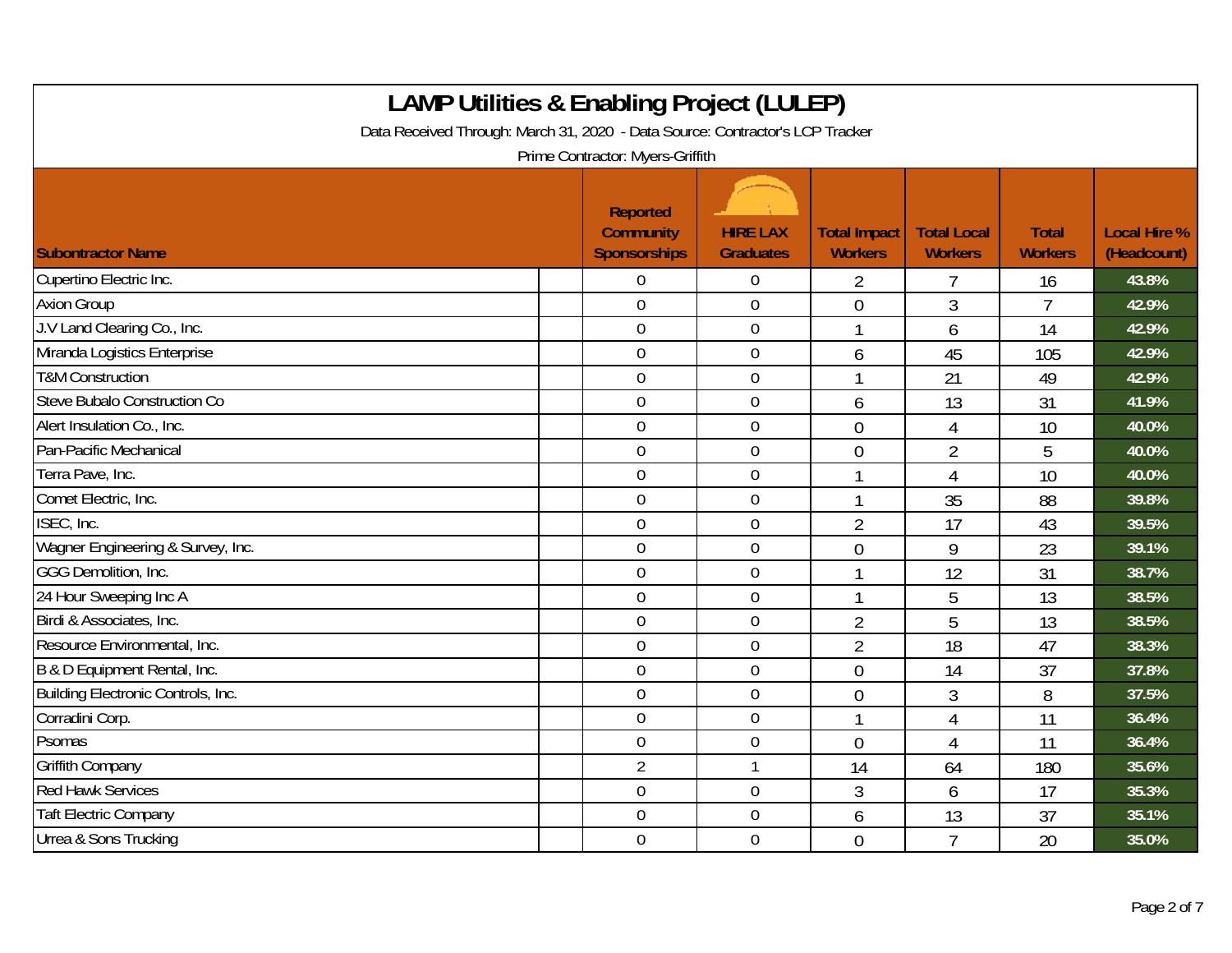| <b>LAMP Utilities &amp; Enabling Project (LULEP)</b><br>Data Received Through: March 31, 2020 - Data Source: Contractor's LCP Tracker<br>Prime Contractor: Myers-Griffith |                                                            |                                     |                                       |                                      |                                |                                    |  |  |
|---------------------------------------------------------------------------------------------------------------------------------------------------------------------------|------------------------------------------------------------|-------------------------------------|---------------------------------------|--------------------------------------|--------------------------------|------------------------------------|--|--|
| <b>Subontractor Name</b>                                                                                                                                                  | <b>Reported</b><br><b>Community</b><br><b>Sponsorships</b> | <b>HIRE LAX</b><br><b>Graduates</b> | <b>Total Impact</b><br><b>Workers</b> | <b>Total Local</b><br><b>Workers</b> | <b>Total</b><br><b>Workers</b> | <b>Local Hire %</b><br>(Headcount) |  |  |
| Crown Fence Co                                                                                                                                                            | $\Omega$                                                   | $\mathbf 0$                         |                                       | 15                                   | 44                             | 34.1%                              |  |  |
| A1 Management & Inspection, Inc.                                                                                                                                          | $\overline{0}$                                             | $\mathbf 0$                         |                                       | $\overline{2}$                       | 6                              | 33.3%                              |  |  |
| Global Modular Inc.                                                                                                                                                       | $\mathbf 0$                                                | $\boldsymbol{0}$                    | $\mathbf 0$                           | 3                                    | 9                              | 33.3%                              |  |  |
| Inline Concrete Cutting & Coring                                                                                                                                          | $\mathbf 0$                                                | $\boldsymbol{0}$                    | $\mathbf 0$                           | 1                                    | 3                              | 33.3%                              |  |  |
| Koppl Pipeline Services, Inc.                                                                                                                                             | $\overline{0}$                                             | $\mathbf 0$                         | $\theta$                              | 1                                    | 3                              | 33.3%                              |  |  |
| Myers & Sons Griffith, JV                                                                                                                                                 | 3                                                          | $\overline{2}$                      | 10                                    | 59                                   | 177                            | 33.3%                              |  |  |
| Planet Green Environmental                                                                                                                                                | $\mathbf 0$                                                | $\mathbf 0$                         | $\mathbf 0$                           |                                      | 3                              | 33.3%                              |  |  |
| Royal Electric Company                                                                                                                                                    | $\mathbf 0$                                                | $\mathbf 0$                         | $\overline{0}$                        | 1                                    | 3                              | 33.3%                              |  |  |
| Techniquex, Inc.                                                                                                                                                          | $\mathbf 0$                                                | $\mathbf 0$                         | $\overline{0}$                        | $\overline{2}$                       | 6                              | 33.3%                              |  |  |
| Versatile Coatings Inc.                                                                                                                                                   | $\mathbf 0$                                                | $\mathbf 0$                         | $\mathbf 0$                           | 4                                    | 12                             | 33.3%                              |  |  |
| Matrix Environmental, Inc.                                                                                                                                                | $\mathbf 0$                                                | $\mathbf 0$                         |                                       | 8                                    | 25                             | 32.0%                              |  |  |
| <b>Concrete Coring Company</b>                                                                                                                                            | $\overline{0}$                                             | $\boldsymbol{0}$                    |                                       | 9                                    | 29                             | 31.0%                              |  |  |
| Myers & Sons Construction LP                                                                                                                                              | $\mathbf 0$                                                | $\mathbf 0$                         |                                       | 13                                   | 43                             | 30.2%                              |  |  |
| Twining, Inc.                                                                                                                                                             | $\overline{0}$                                             | $\mathbf 0$                         |                                       | 9                                    | 30                             | 30.0%                              |  |  |
| Anderson Charnesky Structural Steel, Inc.                                                                                                                                 | $\overline{0}$                                             | $\mathbf 0$                         | $\theta$                              | $\overline{2}$                       | $\overline{1}$                 | 28.6%                              |  |  |
| CMB Structures, Inc.                                                                                                                                                      | $\mathbf 0$                                                | $\boldsymbol{0}$                    | $\mathbf 0$                           | $\overline{2}$                       | $\overline{1}$                 | 28.6%                              |  |  |
| N-U Enterprise                                                                                                                                                            | $\overline{0}$                                             | $\overline{0}$                      |                                       | 8                                    | 28                             | 28.6%                              |  |  |
| <b>SC Building Materials</b>                                                                                                                                              | $\overline{0}$                                             | $\mathbf 0$                         |                                       | $\overline{2}$                       | $\overline{1}$                 | 28.6%                              |  |  |
| <b>Wilson &amp; Hampton Painting Contractors</b>                                                                                                                          | $\mathbf 0$                                                | $\mathbf 0$                         |                                       | $\overline{2}$                       | $\overline{7}$                 | 28.6%                              |  |  |
| Blois Construction, Inc.                                                                                                                                                  | $\overline{0}$                                             | $\mathbf 0$                         | 10                                    | 29                                   | 105                            | 27.6%                              |  |  |
| RMA Group, Inc.                                                                                                                                                           | $\overline{0}$                                             | $\mathbf 0$                         | 4                                     | 6                                    | 22                             | 27.3%                              |  |  |
| Rosendin Electric                                                                                                                                                         | $\mathbf 0$                                                | $\boldsymbol{0}$                    | 3                                     | 9                                    | 33                             | 27.3%                              |  |  |
| <b>ABC Resources</b>                                                                                                                                                      | $\overline{0}$                                             | $\mathbf 0$                         | 4                                     | $\overline{7}$                       | 26                             | 26.9%                              |  |  |
| Max Out Inc.                                                                                                                                                              | $\overline{0}$                                             | $\overline{0}$                      | 4                                     | 9                                    | 34                             | 26.5%                              |  |  |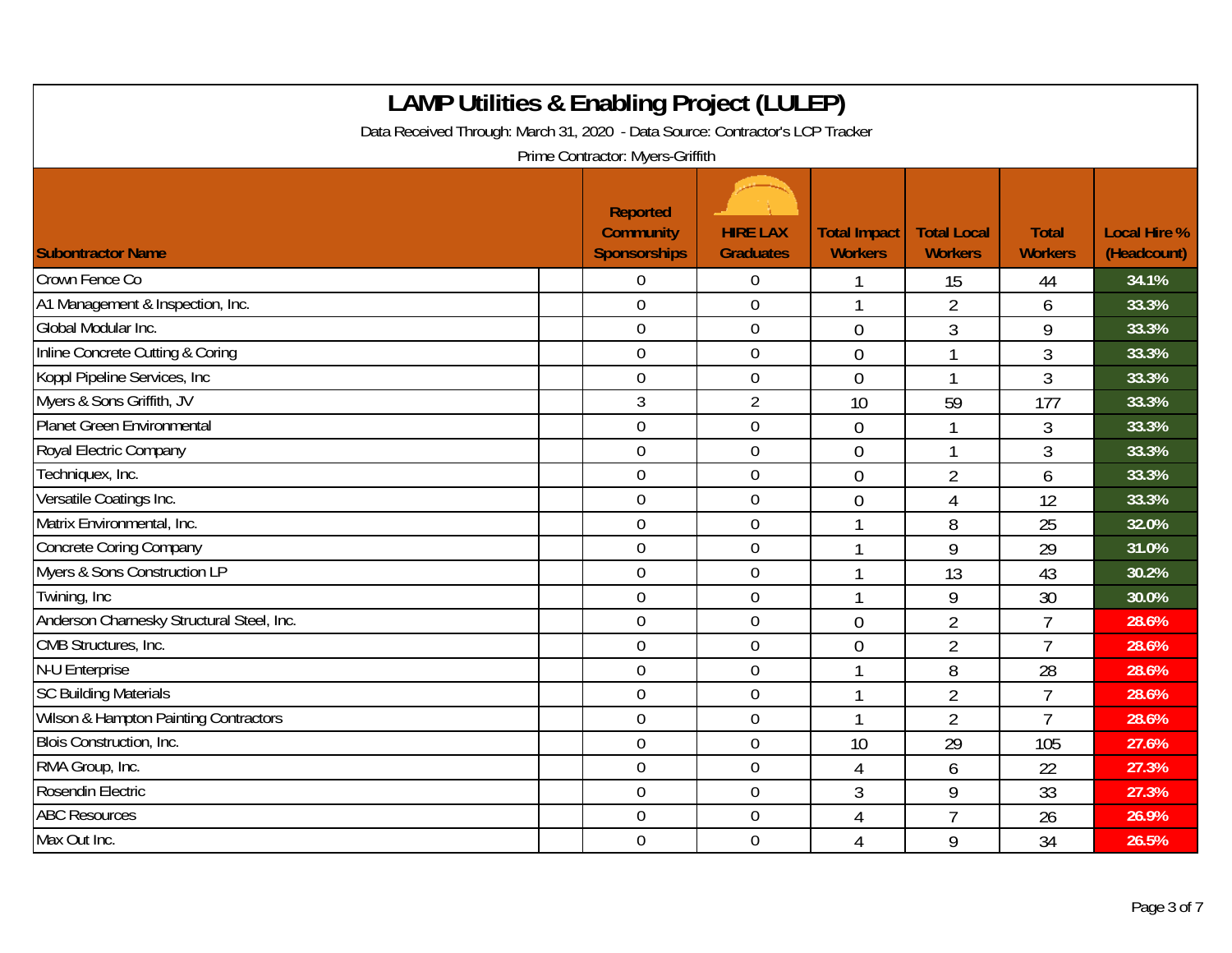| <b>LAMP Utilities &amp; Enabling Project (LULEP)</b><br>Data Received Through: March 31, 2020 - Data Source: Contractor's LCP Tracker<br>Prime Contractor: Myers-Griffith |                                                     |                                     |                                       |                                      |                                |                                    |  |  |
|---------------------------------------------------------------------------------------------------------------------------------------------------------------------------|-----------------------------------------------------|-------------------------------------|---------------------------------------|--------------------------------------|--------------------------------|------------------------------------|--|--|
| <b>Subontractor Name</b>                                                                                                                                                  | Reported<br><b>Community</b><br><b>Sponsorships</b> | <b>HIRE LAX</b><br><b>Graduates</b> | <b>Total Impact</b><br><b>Workers</b> | <b>Total Local</b><br><b>Workers</b> | <b>Total</b><br><b>Workers</b> | <b>Local Hire %</b><br>(Headcount) |  |  |
| Fehoko Concrete Inc                                                                                                                                                       | $\Omega$                                            | $\mathbf 0$                         | 2                                     | 6                                    | 23                             | 26.1%                              |  |  |
| AMPCO Landscape, Inc.                                                                                                                                                     | $\overline{0}$                                      | $\mathbf 0$                         | $\theta$                              | $\overline{2}$                       | 8                              | 25.0%                              |  |  |
| D.C. Drilling Inc                                                                                                                                                         | $\mathbf 0$                                         | $\boldsymbol{0}$                    | $\overline{0}$                        | 1                                    | 4                              | 25.0%                              |  |  |
| <b>DC Traffic Control</b>                                                                                                                                                 | $\overline{0}$                                      | $\overline{0}$                      | $\theta$                              | $\overline{2}$                       | 8                              | 25.0%                              |  |  |
| DFS Flooring Inc.                                                                                                                                                         | $\overline{0}$                                      | $\mathbf 0$                         | $\mathbf{1}$                          |                                      | 4                              | 25.0%                              |  |  |
| Mike Hixson Backhoe Service, Inc.                                                                                                                                         | $\mathbf 0$                                         | $\boldsymbol{0}$                    | $\overline{0}$                        | $\overline{2}$                       | 8                              | 25.0%                              |  |  |
| So-Cal Insulation, Inc.                                                                                                                                                   | $\overline{0}$                                      | $\overline{0}$                      | $\mathbf 1$                           |                                      | 4                              | 25.0%                              |  |  |
| Superior Pavement Markings, Inc.                                                                                                                                          | $\mathbf 0$                                         | $\mathbf 0$                         | $\overline{2}$                        | $\overline{2}$                       | 8                              | 25.0%                              |  |  |
| <b>LNA Concrete Structures, Inc.</b>                                                                                                                                      | $\mathbf 0$                                         | $\boldsymbol{0}$                    | $\mathbf{1}$                          | 9                                    | 37                             | 24.3%                              |  |  |
| Giroux Glass, Inc.                                                                                                                                                        | $\overline{0}$                                      | $\overline{0}$                      | $\overline{0}$                        | $\overline{2}$                       | 9                              | 22.2%                              |  |  |
| Meadows Sheet Metal & Air Conditioning, Inc                                                                                                                               | $\mathbf 0$                                         | $\mathbf 0$                         | $\overline{2}$                        | 10                                   | 45                             | 22.2%                              |  |  |
| Cosco Fire Protection, Inc.                                                                                                                                               | $\mathbf 0$                                         | $\mathbf 0$                         | $\overline{0}$                        | 5                                    | 23                             | 21.7%                              |  |  |
| Sterndahl Enterprises, Inc.                                                                                                                                               | $\overline{0}$                                      | $\overline{0}$                      | $\overline{2}$                        | 6                                    | 28                             | 21.4%                              |  |  |
| Absolute Abatement & Demolition                                                                                                                                           | $\mathbf 0$                                         | $\mathbf 0$                         | $\overline{0}$                        |                                      | 5                              | 20.0%                              |  |  |
| <b>Century Sweeping</b>                                                                                                                                                   | $\mathbf 0$                                         | $\boldsymbol{0}$                    | $\overline{0}$                        | 1                                    | 5                              | 20.0%                              |  |  |
| Nolds Equipment                                                                                                                                                           | $\overline{0}$                                      | $\boldsymbol{0}$                    | $\mathbf{1}$                          |                                      | 5                              | 20.0%                              |  |  |
| Pacific Waterproofing & Restoration, Inc.                                                                                                                                 | $\overline{0}$                                      | $\mathbf 0$                         | $\overline{0}$                        | 1                                    | 5                              | 20.0%                              |  |  |
| Penhall Co                                                                                                                                                                | $\mathbf 0$                                         | $\mathbf 0$                         | $\theta$                              | 1                                    | 5                              | 20.0%                              |  |  |
| Bali Construction, Inc.                                                                                                                                                   | $\overline{0}$                                      | $\overline{0}$                      | 3                                     | 13                                   | 67                             | 19.4%                              |  |  |
| Zefiro Corporation                                                                                                                                                        | $\mathbf 0$                                         | $\mathbf 0$                         |                                       | 6                                    | 34                             | 17.6%                              |  |  |
| Michels Pipeline Construction; a div. of Michels Corporation                                                                                                              | $\mathbf 0$                                         | $\mathbf 0$                         | 3                                     | 13                                   | 74                             | 17.6%                              |  |  |
| Sully-Miller Contracting Company                                                                                                                                          | $\mathbf 0$                                         | $\overline{0}$                      | $\overline{0}$                        | 10                                   | 58                             | 17.2%                              |  |  |
| Crosstown Electrical & Data, Inc.                                                                                                                                         | $\mathbf 0$                                         | $\mathbf 0$                         | $\overline{0}$                        | $\overline{2}$                       | 12                             | 16.7%                              |  |  |
| <b>Granstrom Masonry Inc</b>                                                                                                                                              | $\overline{0}$                                      | $\mathbf 0$                         | $\overline{0}$                        |                                      | 6                              | 16.7%                              |  |  |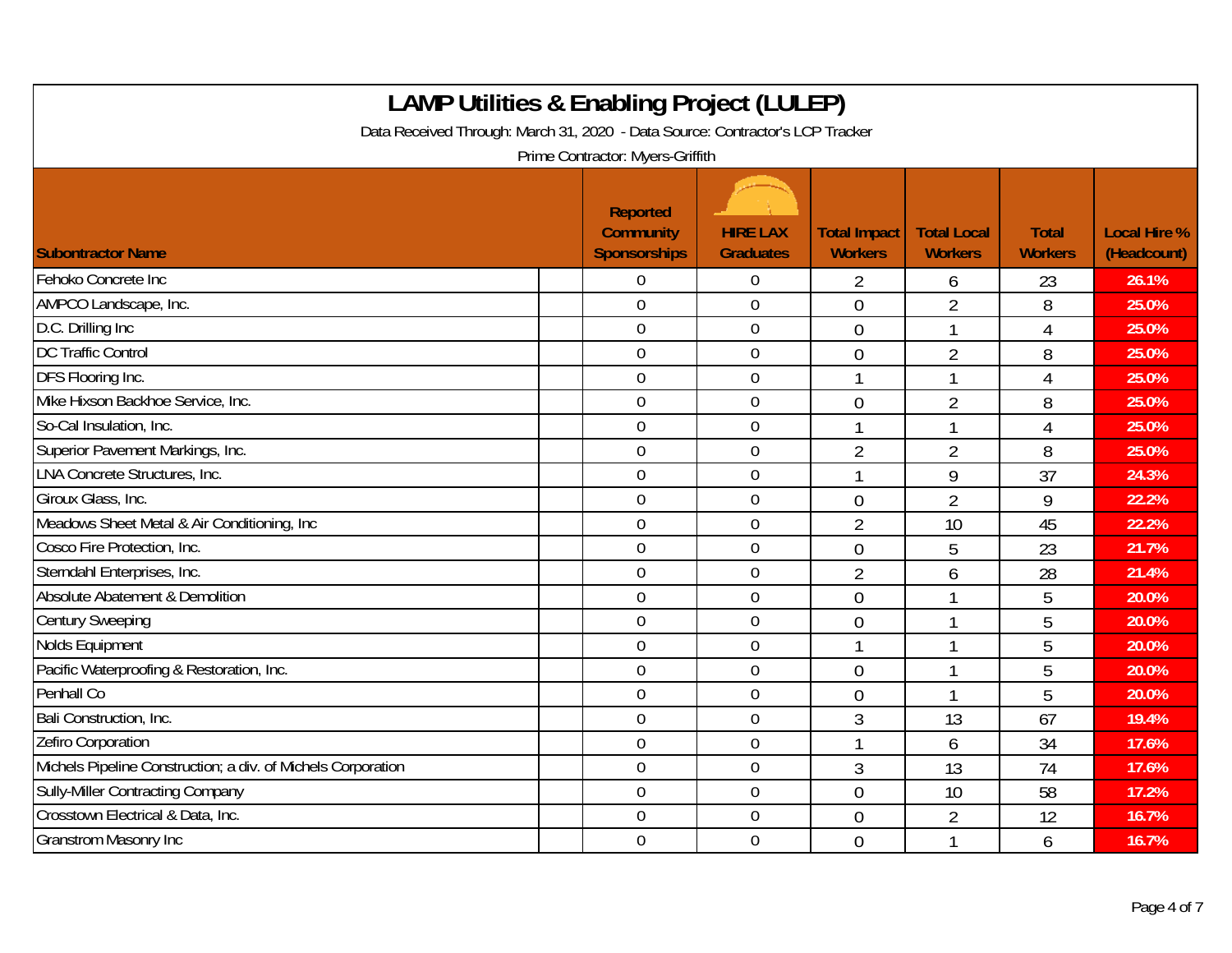| <b>LAMP Utilities &amp; Enabling Project (LULEP)</b><br>Data Received Through: March 31, 2020 - Data Source: Contractor's LCP Tracker<br>Prime Contractor: Myers-Griffith |                                                     |                                     |                                       |                                      |                                |                                    |  |  |
|---------------------------------------------------------------------------------------------------------------------------------------------------------------------------|-----------------------------------------------------|-------------------------------------|---------------------------------------|--------------------------------------|--------------------------------|------------------------------------|--|--|
| <b>Subontractor Name</b>                                                                                                                                                  | Reported<br><b>Community</b><br><b>Sponsorships</b> | <b>HIRE LAX</b><br><b>Graduates</b> | <b>Total Impact</b><br><b>Workers</b> | <b>Total Local</b><br><b>Workers</b> | <b>Total</b><br><b>Workers</b> | <b>Local Hire %</b><br>(Headcount) |  |  |
| Kato Landscape, Inc.                                                                                                                                                      | $\overline{0}$                                      | $\mathbf 0$                         | 1                                     | 2                                    | 12                             | 16.7%                              |  |  |
| Southcoast Acoustical Interiors, Inc.                                                                                                                                     | $\overline{0}$                                      | $\overline{0}$                      | $\theta$                              | 3                                    | 18                             | 16.7%                              |  |  |
| Util-Locate                                                                                                                                                               | $\mathbf 0$                                         | $\boldsymbol{0}$                    | $\mathbf{1}$                          | 1                                    | 6                              | 16.7%                              |  |  |
| Vertical Acess, Inc.                                                                                                                                                      | $\overline{0}$                                      | $\overline{0}$                      | $\overline{0}$                        | $\mathbf 1$                          | 6                              | 16.7%                              |  |  |
| Nor Cal Pipeline Services                                                                                                                                                 | $\overline{0}$                                      | $\overline{0}$                      | 1                                     | $\overline{7}$                       | 43                             | 16.3%                              |  |  |
| <b>Chief Engineering</b>                                                                                                                                                  | $\overline{0}$                                      | $\boldsymbol{0}$                    | $\mathfrak{Z}$                        | 13                                   | 81                             | 16.0%                              |  |  |
| BC Rentals, Inc. dba BC Traffic Specialist                                                                                                                                | $\overline{0}$                                      | $\overline{0}$                      | $\theta$                              | 3                                    | 20                             | 15.0%                              |  |  |
| <b>DRS Rebar Inc</b>                                                                                                                                                      | $\mathbf 0$                                         | $\mathbf 0$                         | $\mathbf{0}$                          |                                      | $\overline{7}$                 | 14.3%                              |  |  |
| All American Asphalt                                                                                                                                                      | $\mathbf 0$                                         | $\boldsymbol{0}$                    | 6                                     | 28                                   | 214                            | 13.1%                              |  |  |
| G. O. Rodriguez Trucking, Inc.                                                                                                                                            | $\mathbf 0$                                         | $\overline{0}$                      | $\mathbf{1}$                          | $\overline{7}$                       | 55                             | 12.7%                              |  |  |
| 2R Drilling, Inc.                                                                                                                                                         | $\mathbf 0$                                         | $\mathbf 0$                         |                                       |                                      | 8                              | 12.5%                              |  |  |
| Traffic Management Inc.                                                                                                                                                   | $\mathbf 0$                                         | $\mathbf 0$                         | $\overline{0}$                        | 1                                    | 8                              | 12.5%                              |  |  |
| Upland Contracting, Inc.                                                                                                                                                  | $\overline{0}$                                      | $\overline{0}$                      | $\mathbf{0}$                          | $\overline{1}$                       | 8                              | 12.5%                              |  |  |
| G&F Concrete Cutting, Inc.                                                                                                                                                | $\mathbf 0$                                         | $\mathbf 0$                         | $\overline{0}$                        | $\overline{2}$                       | 18                             | 11.1%                              |  |  |
| R.J. Lalonde, Inc.                                                                                                                                                        | $\mathbf 0$                                         | $\boldsymbol{0}$                    | $\mathbf{1}$                          | 1                                    | 9                              | 11.1%                              |  |  |
| Smithson Electric, Inc.                                                                                                                                                   | $\boldsymbol{0}$                                    | $\boldsymbol{0}$                    | $\mathbf 0$                           | $\overline{1}$                       | 9                              | 11.1%                              |  |  |
| Ferreira Construction Co, Inc.                                                                                                                                            | $\overline{0}$                                      | $\mathbf 0$                         | 1                                     | 5                                    | 46                             | 10.9%                              |  |  |
| Badger Daylighting Corp.                                                                                                                                                  | $\mathbf 0$                                         | $\mathbf 0$                         | $\mathbf{1}$                          | 3                                    | 28                             | 10.7%                              |  |  |
| Los Angeles Signal Construction, Inc.                                                                                                                                     | $\overline{0}$                                      | $\overline{0}$                      | $\mathbf{0}$                          |                                      | 11                             | 9.1%                               |  |  |
| Pavement Coatings, Inc.                                                                                                                                                   | $\mathbf 0$                                         | $\mathbf 0$                         | $\overline{0}$                        |                                      | 11                             | 9.1%                               |  |  |
| Cindy Trump, Inc., DBA Lindys Cold Planing                                                                                                                                | $\mathbf 0$                                         | $\mathbf 0$                         | $\overline{0}$                        |                                      | 13                             | 7.7%                               |  |  |
| Crane Rental Service, Inc.                                                                                                                                                | $\mathbf 0$                                         | $\mathbf 0$                         | $\mathbf{1}$                          | $\overline{1}$                       | 14                             | 7.1%                               |  |  |
| AD Improvements Inc                                                                                                                                                       | $\mathbf 0$                                         | $\boldsymbol{0}$                    | $\overline{0}$                        | $\overline{0}$                       | 3                              | 0.0%                               |  |  |
| Anglemyer Crane Rental                                                                                                                                                    | $\overline{0}$                                      | $\mathbf 0$                         | $\overline{0}$                        | $\overline{0}$                       | 1                              | 0.0%                               |  |  |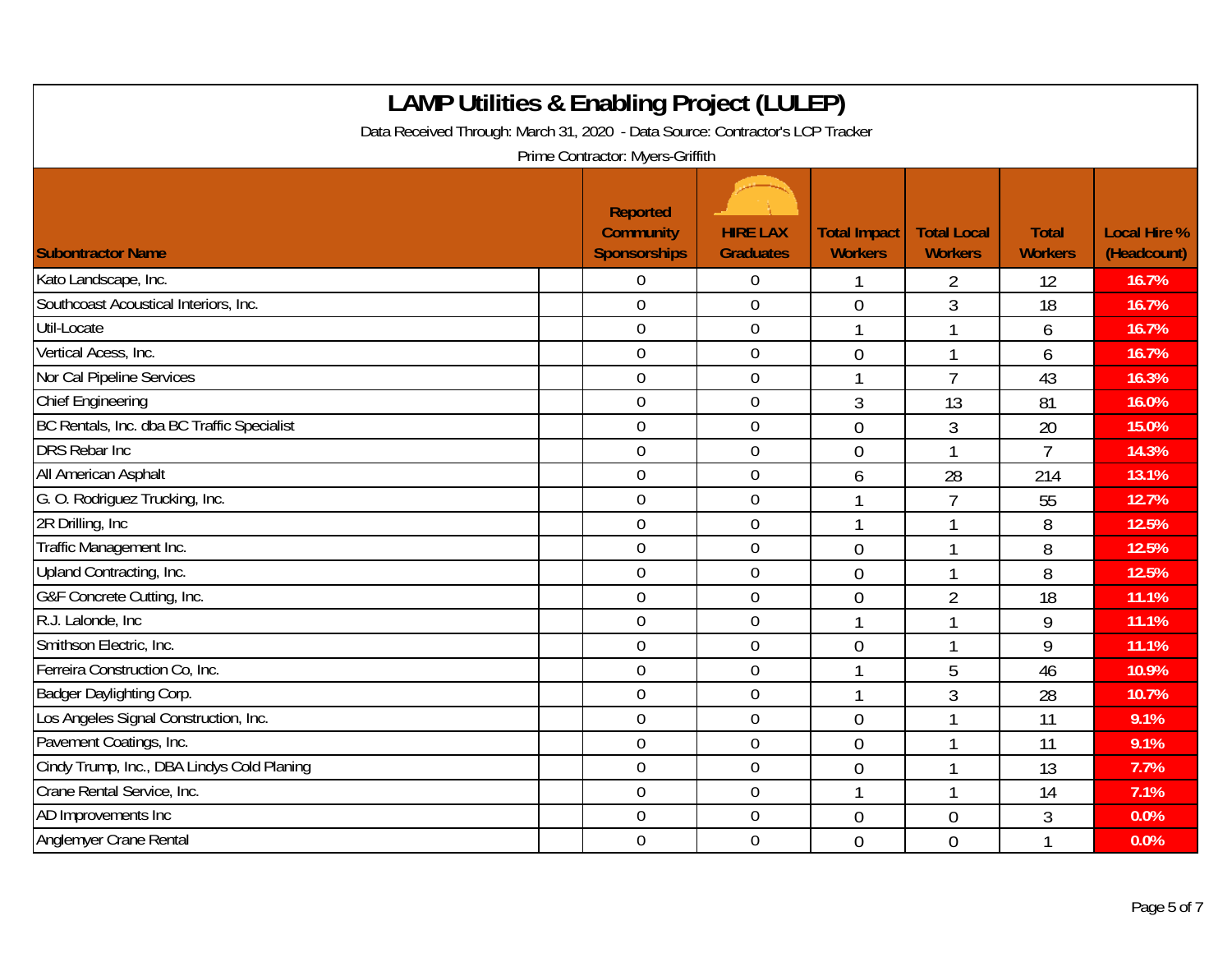| <b>LAMP Utilities &amp; Enabling Project (LULEP)</b><br>Data Received Through: March 31, 2020 - Data Source: Contractor's LCP Tracker<br>Prime Contractor: Myers-Griffith |                                                     |                                     |                                       |                                      |                                |                                    |  |  |
|---------------------------------------------------------------------------------------------------------------------------------------------------------------------------|-----------------------------------------------------|-------------------------------------|---------------------------------------|--------------------------------------|--------------------------------|------------------------------------|--|--|
| <b>Subontractor Name</b>                                                                                                                                                  | Reported<br><b>Community</b><br><b>Sponsorships</b> | <b>HIRE LAX</b><br><b>Graduates</b> | <b>Total Impact</b><br><b>Workers</b> | <b>Total Local</b><br><b>Workers</b> | <b>Total</b><br><b>Workers</b> | <b>Local Hire %</b><br>(Headcount) |  |  |
| Asphalt, Fabric & Engineering, Inc.                                                                                                                                       | $\overline{0}$                                      | $\overline{0}$                      | $\overline{0}$                        | $\overline{0}$                       | 3                              | 0.0%                               |  |  |
| Ayala Boring Inc                                                                                                                                                          | $\overline{0}$                                      | $\mathbf 0$                         | $\overline{0}$                        | $\overline{0}$                       | 9                              | 0.0%                               |  |  |
| Barneys Hole Digging Service                                                                                                                                              | $\overline{0}$                                      | $\boldsymbol{0}$                    | $\overline{0}$                        | $\overline{0}$                       | $\overline{2}$                 | 0.0%                               |  |  |
| Bragg Crane Service (sub to Comet Electric)                                                                                                                               | $\boldsymbol{0}$                                    | $\boldsymbol{0}$                    | $\overline{0}$                        | $\mathbf 0$                          | 3                              | 0.0%                               |  |  |
| <b>Burros Backhoe Service, LLC</b>                                                                                                                                        | $\overline{0}$                                      | $\overline{0}$                      | $\overline{0}$                        | $\overline{0}$                       | $\overline{2}$                 | 0.0%                               |  |  |
| C Below Inc                                                                                                                                                               | $\mathbf 0$                                         | $\boldsymbol{0}$                    | $\overline{0}$                        | $\overline{0}$                       | 12                             | 0.0%                               |  |  |
| C.M. Peich, Inc.                                                                                                                                                          | $\mathbf 0$                                         | $\mathbf 0$                         | $\overline{0}$                        | $\overline{0}$                       | $\overline{7}$                 | 0.0%                               |  |  |
| Calmex Engineering, Inc.                                                                                                                                                  | $\mathbf 0$                                         | $\mathbf 0$                         | $\overline{0}$                        | $\theta$                             |                                | 0.0%                               |  |  |
| Cell-Crete Corporation                                                                                                                                                    | $\mathbf 0$                                         | $\overline{0}$                      | $\overline{0}$                        | $\theta$                             | 3                              | 0.0%                               |  |  |
| CGO Construction Company, Inc.                                                                                                                                            | $\boldsymbol{0}$                                    | $\boldsymbol{0}$                    | $\overline{0}$                        | $\mathbf 0$                          | 3                              | 0.0%                               |  |  |
| Commercial Scaffolding of CA, Inc.                                                                                                                                        | $\overline{0}$                                      | $\mathbf 0$                         | $\overline{0}$                        | $\overline{0}$                       | 5                              | 0.0%                               |  |  |
| <b>Connor Concrete Cutting and Coring</b>                                                                                                                                 | $\overline{0}$                                      | $\mathbf 0$                         | $\overline{0}$                        | $\overline{0}$                       | 8                              | 0.0%                               |  |  |
| Cornerstone Demolition Corp.                                                                                                                                              | $\mathbf 0$                                         | $\mathbf 0$                         | $\overline{0}$                        | $\overline{0}$                       | 9                              | 0.0%                               |  |  |
| Dayton Certified Welding, Inc.                                                                                                                                            | $\overline{0}$                                      | $\boldsymbol{0}$                    | $\overline{0}$                        | $\overline{0}$                       | $\overline{2}$                 | 0.0%                               |  |  |
| DeepScan, Inc.                                                                                                                                                            | $\mathbf 0$                                         | $\boldsymbol{0}$                    | $\overline{0}$                        | $\overline{0}$                       | 4                              | 0.0%                               |  |  |
| Discovery Hydrovac                                                                                                                                                        | $\overline{0}$                                      | $\mathbf 0$                         | $\overline{0}$                        | $\overline{0}$                       | -1                             | 0.0%                               |  |  |
| DJS General Contracting, Inc.                                                                                                                                             | $\overline{0}$                                      | $\mathbf 0$                         | $\overline{0}$                        | $\overline{0}$                       | 5                              | 0.0%                               |  |  |
| <b>Fastrack Rentals Inc</b>                                                                                                                                               | $\overline{0}$                                      | $\mathbf 0$                         | $\overline{0}$                        | $\overline{0}$                       | $\overline{2}$                 | 0.0%                               |  |  |
| Fine Grade Equipment, Inc.                                                                                                                                                | $\mathbf 0$                                         | $\mathbf 0$                         | $\overline{0}$                        | $\overline{0}$                       | 6                              | 0.0%                               |  |  |
| Gregg Drilling & Testing, Inc.                                                                                                                                            | $\theta$                                            | $\boldsymbol{0}$                    | $\overline{0}$                        | $\overline{0}$                       | 5                              | 0.0%                               |  |  |
| <b>Ground Penetrating Radar</b>                                                                                                                                           | $\theta$                                            | $\mathbf 0$                         | $\overline{0}$                        | $\overline{0}$                       | 3                              | 0.0%                               |  |  |
| H.D. Construction Equipment, Inc.                                                                                                                                         | $\mathbf 0$                                         | $\mathbf 0$                         | $\overline{0}$                        | $\overline{0}$                       | $\overline{7}$                 | 0.0%                               |  |  |
| Hardy & Harper                                                                                                                                                            | $\overline{0}$                                      | $\boldsymbol{0}$                    | $\overline{0}$                        | $\theta$                             | 9                              | 0.0%                               |  |  |
| <b>Hydraulic Cranes LLC</b>                                                                                                                                               | $\overline{0}$                                      | $\mathbf 0$                         | $\overline{0}$                        | $\overline{0}$                       |                                | 0.0%                               |  |  |